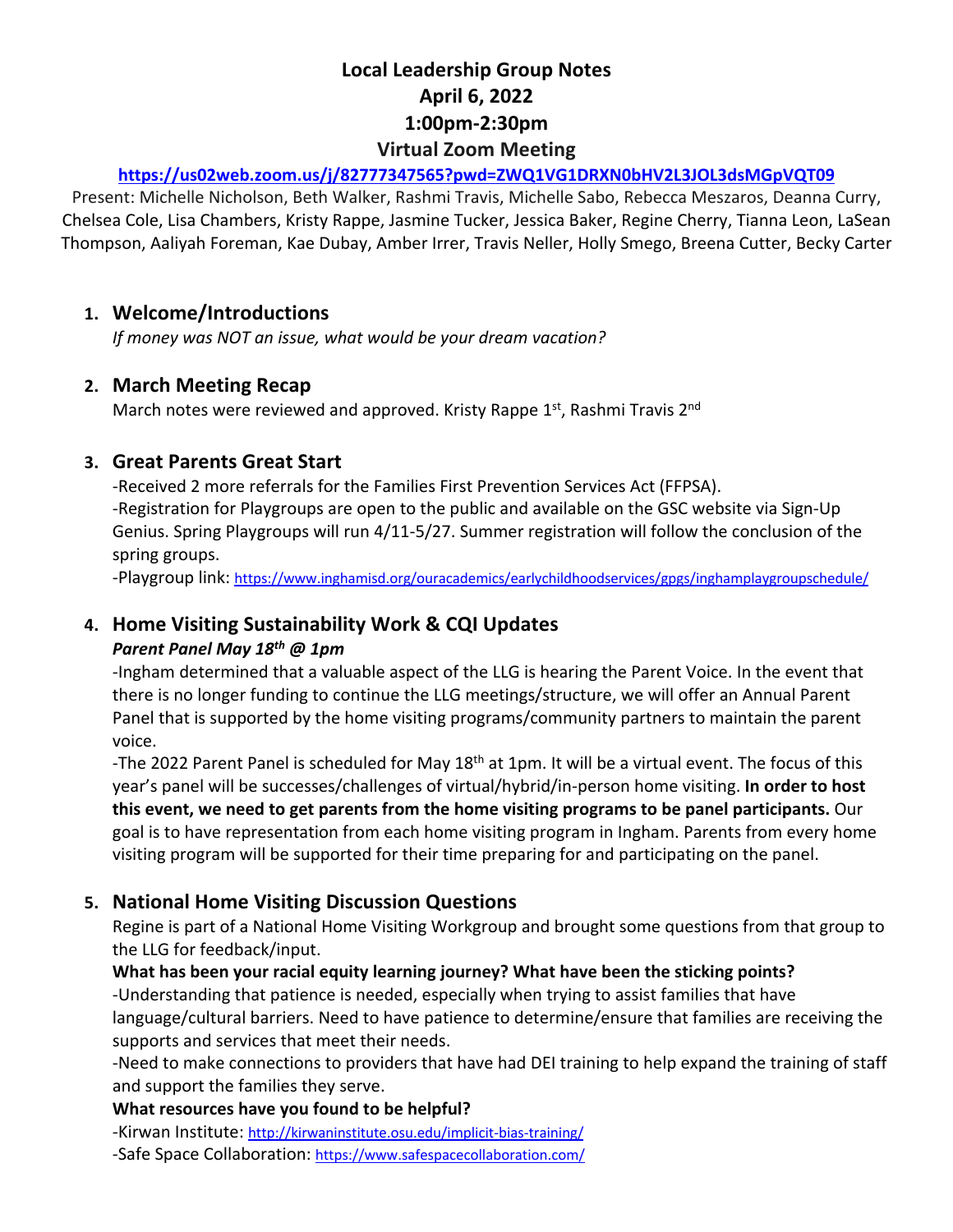### **What is one thing you have done in the last month to increase diversity, equity, inclusion, and belonging? How does that relate to home visiting?**

-The ISD has been participating in 30-minute DEI trainings at the start of staff meetings. The GSC has also used a portion of each meeting to focus on DEI.

-Understand the family and their culture to determine their needs and how to deliver the appropriate services.

-MDHHS did a lunch and learn on Ramadan

-Connections to refugee trainings to support the new families arriving here.

# **6. Parent Voice**

## *How do/did you share and receive resources with others?*

-Parent #1: I immediately shared resources with the Davies Project and families in the community. I also shared information from the Davies Project with my home visitor.

-Home Visitor: We received LOTS of information from this parent that we then shared with our other families.

-Parent #2: I often shared experience stories with families to help promote/encourage families to enroll in services. I would also share information with the families at preschool.

-Parent #3: I originally did not understand the importance of sharing information with other families and the community. I now understand how important it is and share lots of information and will follow-up with families to try to encourage them to enroll in services.

-Parent #4: I learned about EHS from a friend who was enrolled. It took a bit for me to fully understand that home visiting is so much more than just teaching you about raising your child. There are so many additional supports that go beyond that one aspect. Now I share my experience and information with others.

# **7. Spotlight**

## *Holly Smego & Breena Cutter, Child Lead Program ICHD*

-It's really important, now more than ever, to get information about lead into the community. Due to the pandemic, many people were not able to be tested and the lead testing kits had been recalled and were not available for a period of time.

-Lead is a naturally occurring element found in the earth's crust. It can be found in air, soil, water and in our homes.

-Lead is toxic to humans

-The main sources of lead include:

-Paint in home built prior to 1978

-Soil in yards/playgrounds

-Lead pipes/water lines

-The most common source of lead exposure in Ingham County is dust caused by lead paint from opening windows/doors with lead paint and paint chips flaking off.

-Exposure to lead can happen through ingestion such as swallowing paint chips, chewing toys/painted surfaces and/or putting hands in mouth. Lead exposure can also occur through inhalation such as breathing in contaminated air and dust.

-Children are more vulnerable to lead exposure than adults. Children frequently have their hands in their mouths, digest 4-5 times more lead than adults, and have higher iron deficiencies which makes lead more available to enter the body.

-Elevated Blood Lead Level has been changed from 10 to 5 to 4.5 and most recently, to 3.5. It is recognized that lead is toxic and damaging. There is no safe lead level.